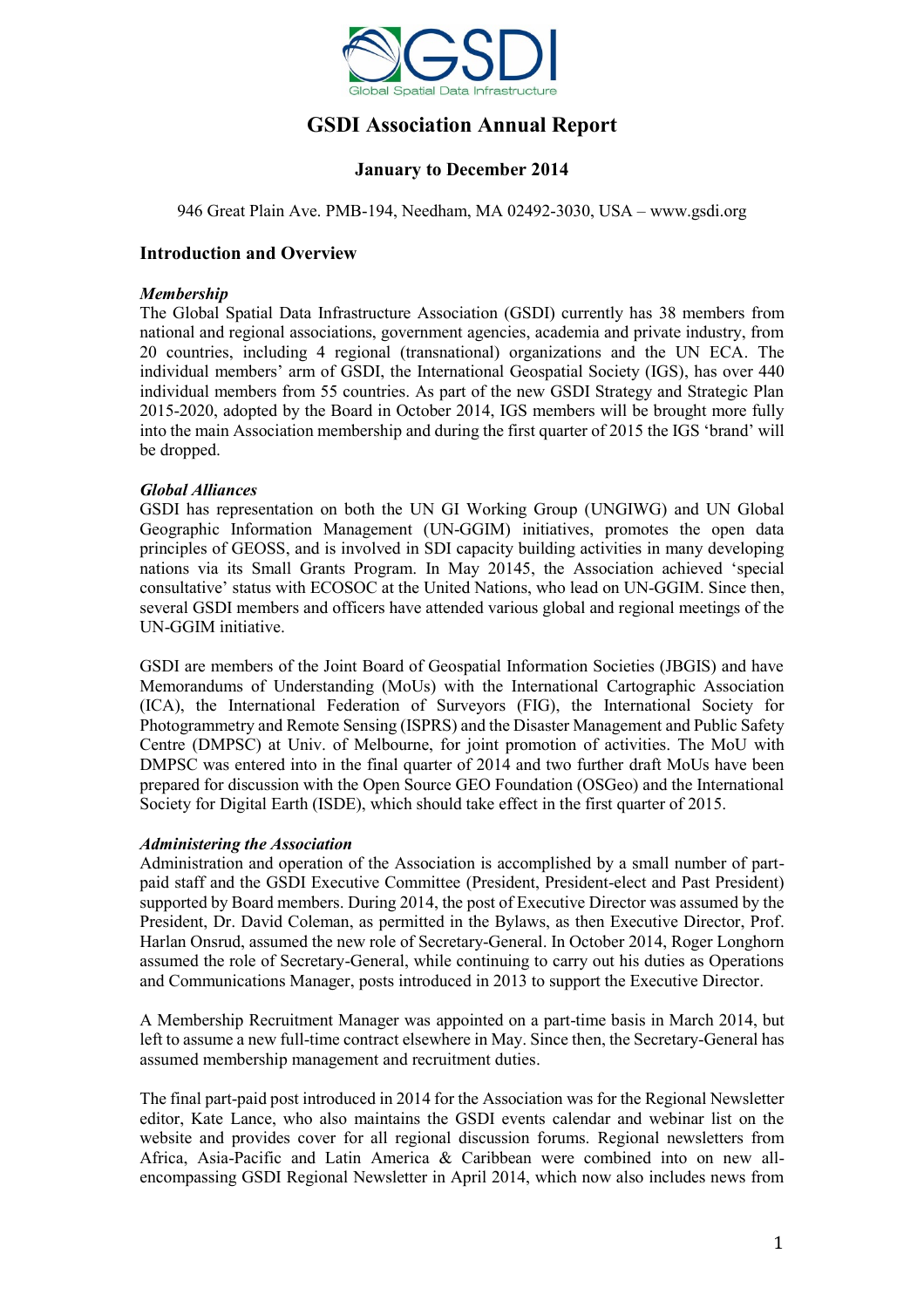

Europe, North America, Middle East and India. The change was undertaken to reduce cost of newsletter publishing while maintaining regional SDI-related news coverage (see statistics below).

## *Project Activities*

Project work of the GSDI Association was historically accomplished via four Committees, whose Chairs and membership are drawn from within the membership. These are:

- (a) Legal and Socioeconomic Committee developed GLIM (Geo Legal Interoperability Map of the world - [http://evetion.nl/license/\)](http://evetion.nl/license/). Work to extend the coverage (content and geography) of GLIM will continue in 2015 as the GLIM Project for which budget has been allocated in 2015.
- (b) Societal Impacts Committee continued to support the Small Grants program (see below).
- (c) Outreach and Membership Committee most planned actions were undertaken by the Communications and Operations Manager, later Secretary-General, Roger Longhorn, including membership recruitment. (See also News and Newsletters below).
- (d) Technical Committee was inactive in 2014.

From 2015, the existing Committee structure will be phased out (except where provided for in the Bylaws) and individual Projects will be prepared, led by named Project Leaders. These will produce well-specified outputs for identified target audiences, and will focus on capacity building, SDI research and raising global awareness for SDI implementation challenges and solutions.

# **Mission of the GSDI Association**

GSDI exists to promote international cooperation and collaboration in support of local, national and international SDI developments that will assist members to better address social, economic, and environmental issues of pressing importance in their nations. The mission of the GSDI Association is:

- to serve as a voice for those in the global geo community involved in developing, implementing and advancing spatial data infrastructure concepts at local, national, regional and global levels,
- to foster spatial data infrastructures that support sustainable social, economic, and environmental systems integrated from local to global scales, and
- to promote the informed and responsible use of geographic information and spatial technologies for the benefit of society.

# **Activities of the GSDI Association**

The primary activities of the GSDI Association are:

- to support implementation and expansion of harmonized local, national, and regional SDIs that are globally interoperable, through capacity building and knowledge gathering and sharing (via the GI Knowledge Network);
- to foster international communication and collaborative efforts for advancing SDI innovations and concepts via our global and regional monthly newsletters, website, workshops and conferences,
- to support interdisciplinary research and education that advances SDI concepts, theories and methods via publications and the world conference series, and
- to promote the ethical use of, and access to, geographic information held by government in support of open data initiatives globally.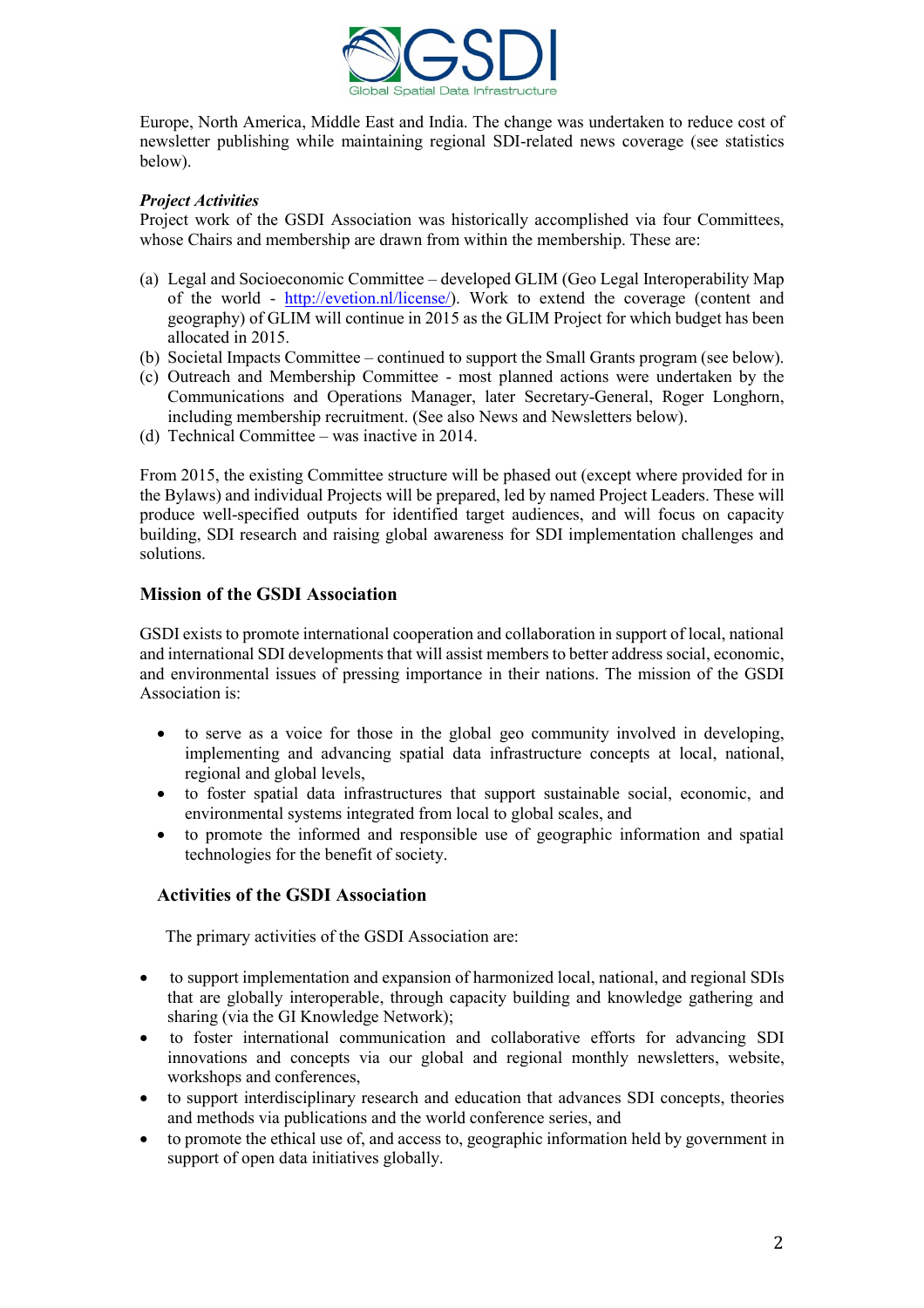

# **Outreach, Networking and Capacity Building Update**

# *The Global Conferences*

Our main outreach and networking activities include the GSDI World Conferences, the monthly global and regional newsletters, and support to SDI activities in developing nations via the GSDI Small Grants Program. From 2015, the world conferences will be supplemented by regional conferences or meetings at which members can network and participate in capacity building activities, typically held in parallel with other major geo-related conferences or meetings, and in cooperation with member organisations or our MoU partners.

The **GSDI World Conferences** are typically held in partnership with another national, regional or international GIS-/SDI-related conference, in different parts of the world, approximately every 18 months. The conference series started in 1996 in Bonn, Germany, and has a continuously successful track record ever since (see www.gsdi.org/gsdiConferences), bringing together thousands of government staff, academics, researchers, consultants, geomatics industry vendors and SDI implementation practitioners from across the world.

The **Global Geospatial 2013 Conference**, incorporating **GSDI 14** and **AfricaGIS 2013,** was held in Addis Ababa, Ethiopia, at the UN Economic Commission for Africa (UN ECA), a valued GSDI member. (See [www.gsdi.org/gsdi14/\)](http://www.gsdi.org/gsdi14/). The conference comprised seven plenary sessions and more than 170 presentations were made in multiple parallel sessions at the UN Conference Centre, with participants from 60 countries, and was recognised as one of the largest geospatial conferences held in Sub-Saharan Africa over the past two decades. Papers are published in extended form in both peer-reviewed and non-peer-reviewed publications, accessible from the GIKnet Spatial Document Depot and/or directly from the conference web site (see [http://www.gsdi.org/gsdiconf/gsdi14/prog\\_details.html\)](http://www.gsdi.org/gsdiconf/gsdi14/prog_details.html). In addition to the technical programme, the new GEO AfriGEOSS initiative was officially launched at the conference.

Following a call for proposals, the *GSDI 15 World Conference* will be held **in Taipei from 7 – 11 March 2016**, maintaining the 18-month conference intersession period of past conferences. The hosts will be two of the Association's Taipei-based full organisational members plus several supporting national and regional geo-related organisations. Only two offers were received to host the conference, and the Executive Committee decided that the proposal from Taipei was best for the Association.

#### *News and Newsletters*

GSDI have published the **GSDI & IGS Global Newsletter** monthly since 2011. In 2014, 11 issues were published and distributed to the full GSDI Association mailing list (approximately 4500 addressees), with news about the Association and its members. Publication will continue into 2015, but via the news publishing facility of the new GSDI website. *During 2014, the Global Newsletter was also downloaded 3011 times (all 11 issues)*.

Three **SDI Regional Newsletters** were published monthly for **Africa** (since 2002), **Asia-Pacific** (since 2003), and **Latin America & Caribbean** (since 2004) regions. (See www.gsdi.org/newsletters). Due to financial restrictions, publication of three separate regional newsletters was replaced in April 2014 with a single **GSDI Regional Newsletter** covering the three regions above, joined by news from Europe, North America and Middle East and India. Kate Lance was appointed editor of the new combined Regional Newsletter, a post that continues in 2015. *During 2014, the new format Regional Newsletter was downloaded 5596 times (all 8 issues).* Translation into Chinese of the Asia-Pacific section of the new regional newsletter continues courtesy of our members on the Societal Impact Committee in Taipei.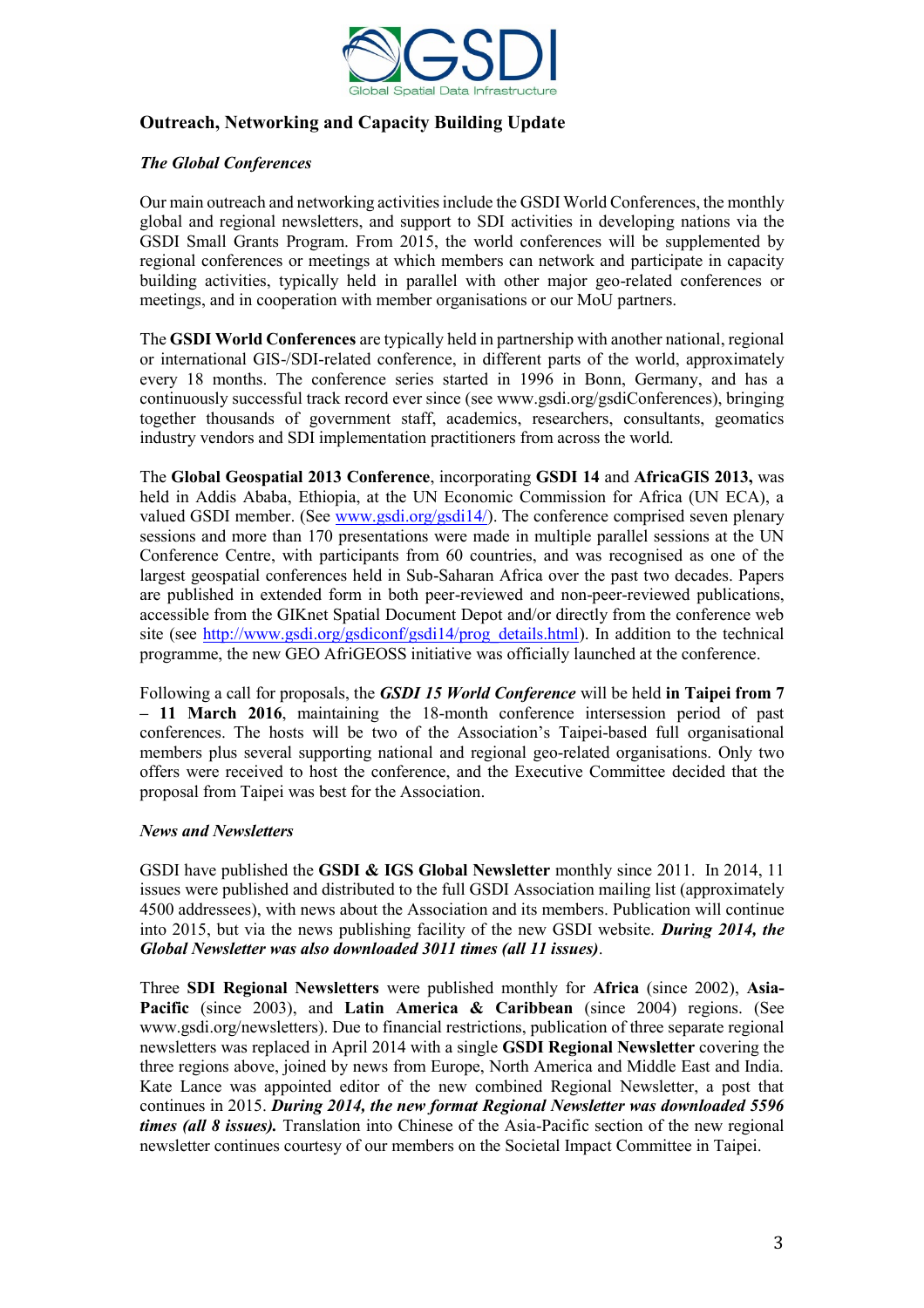

## *New GSDI Website*

From 2015, the newsletter format will change, with most news items being published as they are sourced directly to the new GSDI website, in a searchable manner, maintaining the 'regional' sections where appropriate. This will also apply to the Global Newsletter. It will still be possible for single (PDF) newsletters to be produced from the posted news items when necessary, i.e. for conference or meeting distribution or other promotional purposes.

#### *E-mail Lists/Discussion Forums*

Kate Lance also updates the five regional discussion forums, the GSDI online event calendar and the webinar lists, as well as monitoring membership news to aid in production of the Global Newsletter.

There are also active e-mail lists for all five global regions, including Europe and North America. Traffic on the lists during this reporting period included:

- $\bullet$  Africa = 122 messages
- $\bullet$  Asia-Pacific = 109 messages
- Latin America & Caribbean =  $84$  messages
- $\bullet$  Europe = 100 messages
- North America  $= 74$  messages

The message traffic spanned a wide range of topics and issues. The message archive can be seen by subscribing to the lists at http://www.gsdi.org/newslistarchive. The discussion lists are monitored by the News Editor.

#### *Promotion and Social Media*

Each month, the magazine GIM International publishes a one-page column in their print edition from articles submitted by GSDI Association members. These articles are also repeated in the 'Article of the Month' section of the GSDI & IGS Global Newsletter. Visit the Global GSDI & IGS Newsletters on the Newsletter section of the Association website to see these articles at: http://www.gsdi.org/newsletters.

GSDI also maintains an active LinkedIn group with 380 members at the end of 2014 – see: [http://www.linkedin.com/groups/GSDI-Association-3794985.](http://www.linkedin.com/groups/GSDI-Association-3794985) We also have a Facebook account at<http://www.facebook.com/gsdiandigs> and both outlets are used for announcements and news from either the Association or members. We have a Twitter account to which messages can be sent at **Twitter** @GSDI\_IGS.

For publicizing the news and presentations of staff and GSDI Members, we also maintain an account with ISSUU.com where all newsletters are published online in an electronic magazine format. This can also be used for publishing reports online. For presentations, we have a SlideShare account which currently hosts presentations from staff and committee members made at major meetings and conferences. This source will be expanded in 2015 with presentations from past conferences and future meetings.

#### *Capacity Building*

Since its launch in 2003, the **GSDI Small Grants Program** has supported more than 100 projects across the globe. Historically, the program has been sponsored through a partnership between the GSDI Association, the U.S. Federal Geographic Data Committee, and the GISCorps of URISA. Three types of awards are available: a cash award of up to US\$ 2500 per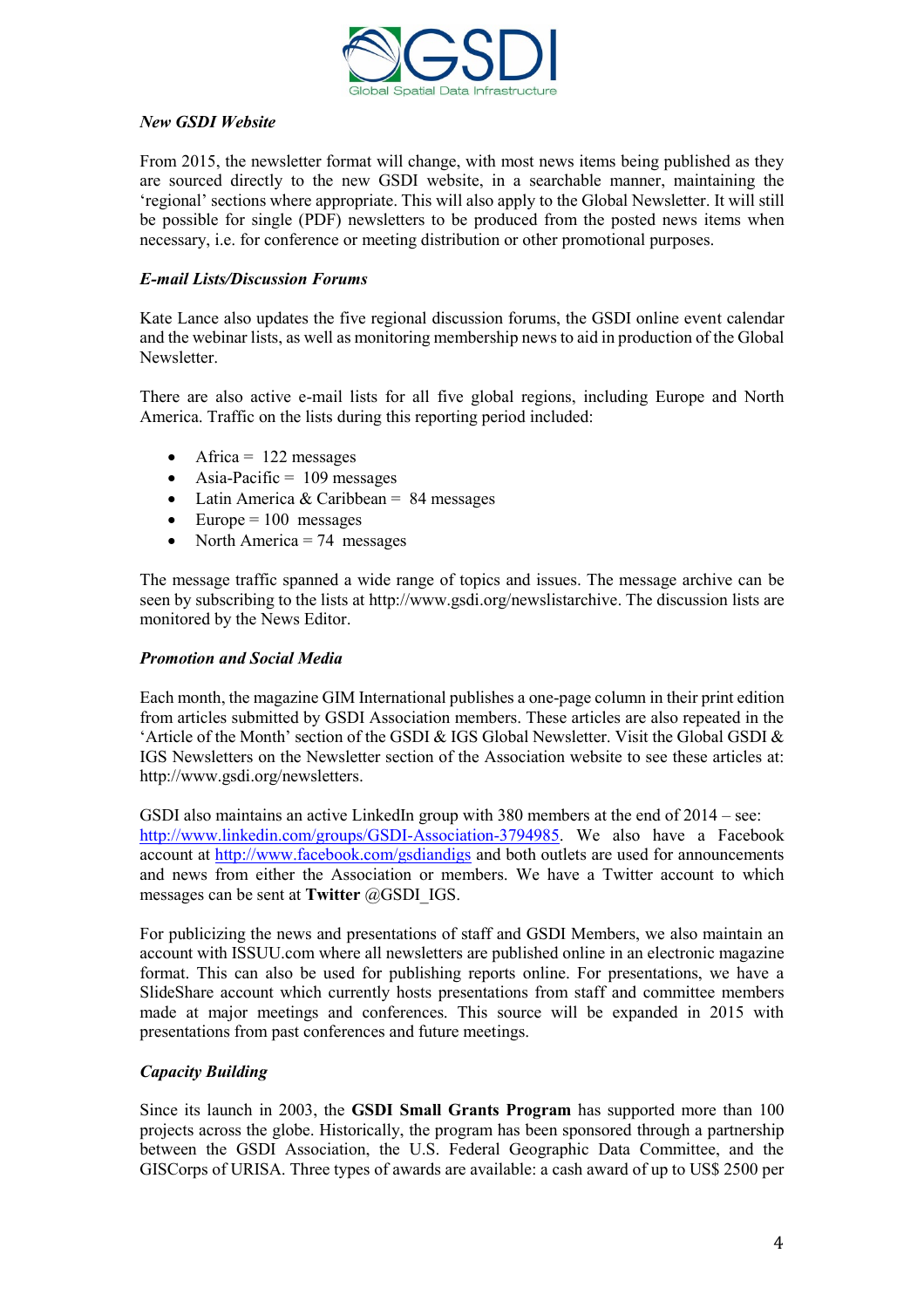

project; SDI/GIS consulting services up to the value of US\$ 2500; or a combination of cash award and SDI/GIS consulting services. The consulting services are offered through the GISCorps.

Outcomes from past projects include convening national or sub-national seminars or workshops related to SDIs, producing SDI and earth observation system (EOS) related training manuals and modules, establishing metadata and clearinghouse nodes, establishing web mapping services and applications, accomplishing geodata and/or SDI surveys or inventories, producing and disseminating newsletters and awareness-raising materials about SDI, and drafting policy and legislation related to SDI.

Financial support in 2014 was provided by [GeoConnections,](http://www.geoconnections.nrcan.gc.ca/) a national collaborative initiative led by Natural Resources Canada. GeoConnections supports the integration and use of the Canadian Geospatial Data Infrastructure (CGDI), an on-line resource that improves the sharing, access and use of open geospatial information. The CGDI helps decision-makers from all levels of government, the private sector, non-government organizations and academia make better decisions on social, economic and environmental priorities. The infrastructure itself consists of data, standards, policies, technologies and partnerships that are in place to allow the sharing and visualization of information on the Internet. For more information, visit [www.geoconnections.nrcan.gc.ca.](http://www.geoconnections.nrcan.gc.ca/)

A Call for Proposals was issued in March 2014, resulting in 40 proposals from organizations in over 20 countries. The proposals were reviewed by volunteers from six continents and those selected to receive US\$ 2500 are listed below. In addition, the project from Ghana is receiving SDI/GIS consulting services through the GISCorps.

## *Establishing standards-based web mapping and data access services using open source geospatial software technologies for CERSGIS*

Institution: Centre for Remote Sensing and Geographic Information Services (CERSGIS), University of Ghana, Legon

Project summary: The project is focused on the development of a clearinghouse for spatial data for CERSGIS and is a case study for the full-scale implementation of recommendations and activities for the National Spatial Development Framework for Ghana. Project activities include:

- Developing data policies and standards;
- Developing metadata for the datasets based on the defined standards;
- Implementing web-based spatial data infrastructure portal for public access to the datasets; and
- Presenting a workshop to the SDI portal to stakeholders.

#### *Towards GIS Interoperability for Environmental Protection And Sustainable Development*

Institution: Makerere University, Kampala, Uganda

Project summary: Develop a structured organization of geodata and geographic information based on internationally accepted OGC and ISO standards to guarantee interoperability in Uganda. Planned activities include:

- Evaluating the existing spatial datasets and value of geoinformation;
- Documenting spatial data according to the ISO 19115 standard; and
- Developing a one-stop gateway to discover, access and evaluate spatial data.

## *Developing a Reliable Agriculture GIS Database for Belize through Partnership with Key Stakeholders*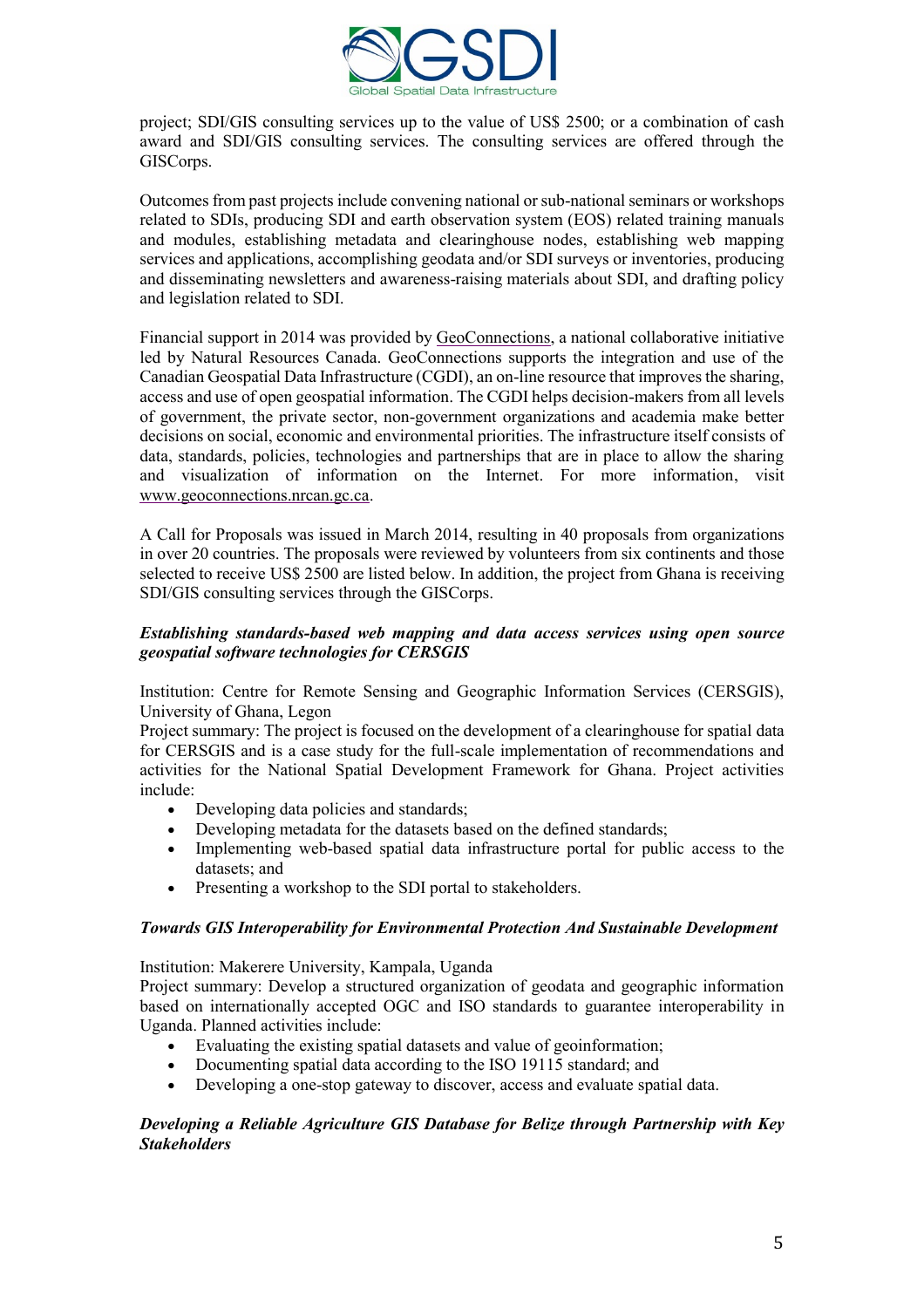

Institution: Land Information Center, Ministry of Natural Resources and Agriculture, Belmopan, Belize

Project summary: Develop a reliable agriculture GIS database in collaboration with agriculture stakeholders in the country to:

- Establish an Agriculture GIS data integration working group consisting of key stakeholders from governmental, private sector, and other relevant stakeholders.
- Identify the types of agriculture related data and data gaps that exist for large farms (and commercial farms) within the country;
- Establish standards for data integration exercises based on identified needs of stakeholders, best practices, and international standards; and
- Develop and provide accessibility of the final database through the Belize NSDI geoportal to enable improved decision-making within this sector.

#### *Introducing EnviroSDI for Armenia: Piloting Publicly Accessible Online Platform*

Institution: Institute of Archaeology and Ethnography, National Academy of Sciences, Republic of Armenia

Project summary: The proposed project will create an online SDI open-source based platform (Ushahidi may be one option), enabling the non-profit sector and the wider public to access a wide range of geographic data including base maps and sector specific thematic maps. The main components of the project are:

- Designing the concept of the online SDI platform, with the specifics of it use (users) in mind;
- Developing (customizing an existing open-source platform) and rolling out the SDI (online);
- Populating it with base maps; and
- Populating the platform with geographic (environmental, conservation) thematic data collected during the field fieldwork over a pilot area.

The full range of projects supported by GSDI Small Grants can be seen at http://www.gsdi.org/sic1 along with the final reports submitted by the beneficiaries. The Association is actively seeking new funding to support the program for 2013 and beyond.

#### *On-site GIS Training*

Through Societal Impacts Committee vice-Chair, **Jeremy Shen**, in Taipei, the Association were able to provide a free training opportunity for three candidates from Latin America to attend the ICLPST (International Center for Land Policy Studies and Training) training Seminar on Geographical Information Systems and Land Management in Taipei.

Announcement of the third training opportunity to attend the 2014 ICLPST training seminar from 19 March to 1 April 2014 was made in November 2013 at the Global Geospatial Conference, and after reviewing the 29 applications submitted, the following GSDI or IGS member were selected by the Societal Impacts Committee members:

- Mr Ivar M. Ledezma Casablanca of Bolivia,
- Ms Rosario Casanova of Uruguay, and
- Mr Mathenge Mwehe of Kenya.

Finally, various GSDI members or staff continue to be actively involved in lecturing, conducting workshops or seminars for their organisations or for other members' organisations on a range of topics relevant to SDI implementation. The Association, in developing the new Strategic Plan 2015-2020 considered ways in which to develop our capacity building skills and expertise into deliverable course material that could lead to a Continuous Professional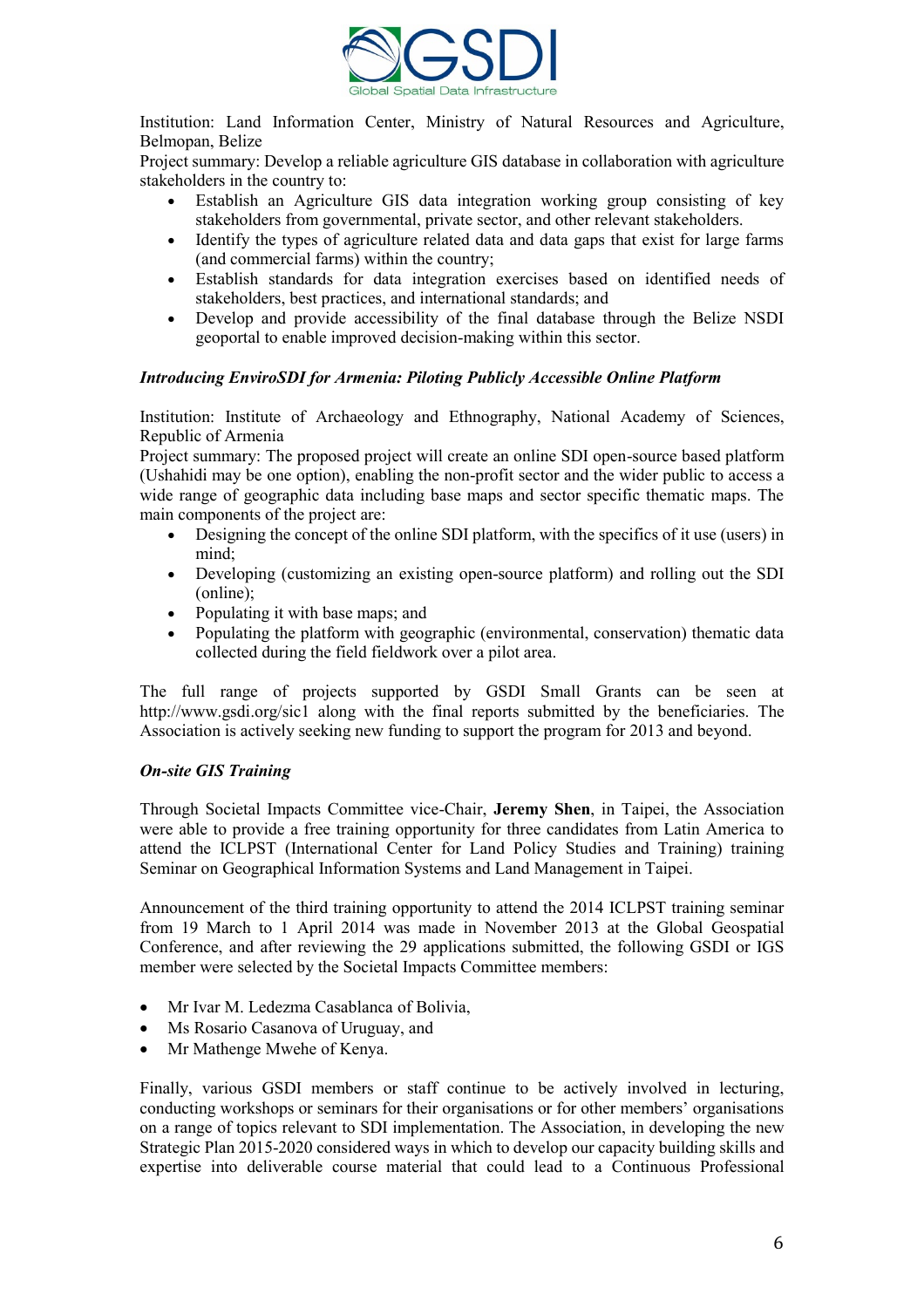

Development (CPD) certification issued by the Association or in cooperation with another recognized certificate awarding body. Development of this activity continues into 2015.

## *SDI Implementation Support*

Additional capacity building is provided via access to reports, studies and professional papers submitted to the spatial documents depot of the Geographic Information Knowledge Network (GIKnetwork - www.giknet.org), face-to-face geomatics training opportunities, webinars (http://www.gsdi.org/webinars) and videos offered by GSDI members (see: http://www.gsdi.org/sic3).

Individuals and organisations, including government agencies, can submit their profiles to the GIKnet Community Register, which also holds the profiles of all IGS members. Documents can be submitted to the Spatial Documents Depot, which currently holds more than 60 documents relating specifically to SDI implementation issues. Valuable papers are also available in the online Proceedings of all 13 GSDI World Conferences held since the first conference, in 1996 (Bonn, Germany), available at: http://www.gsdi.org/gsdiConferences.

Practical experiences for state / provincial / regional (sub-national), national and transnational SDI implementations are also recorded in GIKnet, although this is still very much a 'work in progress', with new data collection methods being investigated.

*GI Community Registry Statistics as of 30 November 2014*

Total Users Registered in GIKnet (2370) Profiles registered:

- $\bullet$  Individual Profiles (705)
- Company Profiles (30)
- NGO, Non-Profit, and Academic Profiles (26)
- Government Agency Profiles (166)
- Agency SDI Implementations Experiences (8)

Another key source of SDI implementation information is the **GSDI SDI Cookbook**, which is maintained as an online wiki, which is maintained under guidance of the GSDI Technical Committee, at http://www.gsdidocs.org/GSDIWiki/index.php/Main\_Page.

#### **The International Geospatial Society**

The *International Geospatial Society* (**IGS**) is the individual membership arm of the GSDI Association whose members have geospatial, SDI, GIS or related professional or specialist interests. The Society enhances communications globally among individuals that are actively involved in promoting, developing, or advancing spatial data infrastructure and related concepts. The IGS web site is at http://www.igeoss.org.

At the IGS elections for officers in spring 2013, *Sives Govender* (Executive Director, EIS-Africa) was elected President and *Dev Raj Paudyal* (Lecturer, University of Southern Queensland, Australia) was elected President-elect. Dev assumes the presidency on 1 January 2015. Mr Jeremy Shen was elected to the post of President-elect in elections held in September 2014.

Sives and Dev launched the 2014 IGS Member Survey in July seeking input from all Members on a range of topics and issues, to help focus the new GSDI strategy and identify high priority activities in the future work plan. A total of 227 (158 full responses and 69 incomplete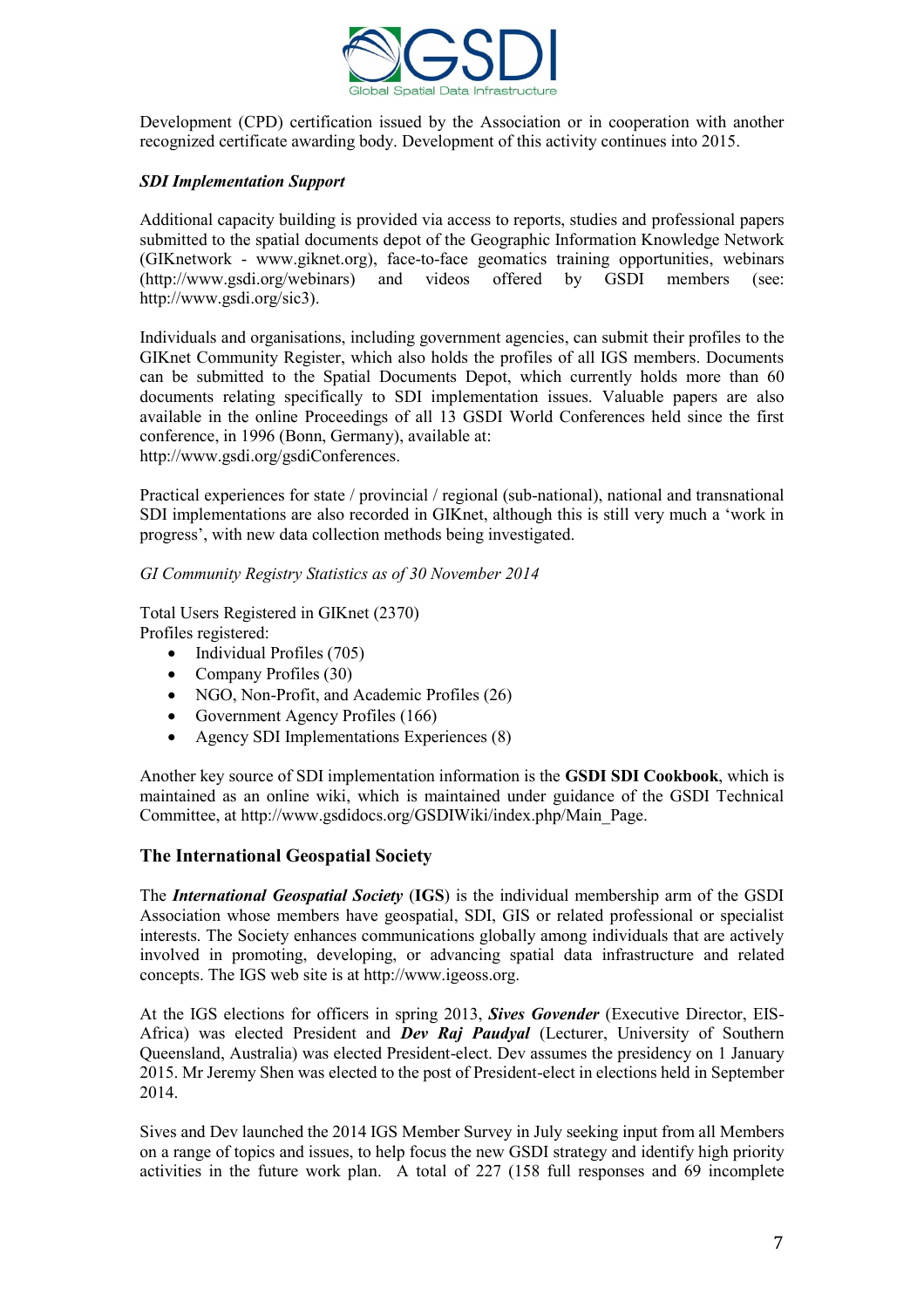

responses) valid responses were received in response to the Survey which was conducted between July 24 and August 18, 2014, resulting in an excellent response rate and valuable information from members on what activities they would like the Association to focus on in 2014-2015.

# *IGS Member Statistics*

In June 2013, IGS had 280 members from 55 countries, and by the end of December 2013, membership had reached 380 members. Our goal was to achieve a membership of 500 by the end of 2014 and as of 30 November there were 440 Individual Members in the Association. Learn more about IGS at www.igeoss.org and follow IGS and GSDI news at www.gsdi.org.

## *IGS Brand to Cease in 2015*

The GSDI Strategy 2015-2020 proposed dropping of the 'IGS' as a brand for the individual members in the Association. This was proving confusing to the memberships of the two different categories of member – Organisational and Individual – and also for supporters, especially potential funding bodies or sponsors. IGS never existed as a separate legal entity from the GSDI Association which also made for more complex administration of the membership. Existence of IGS within the structure of the Association and in the existing Bylaws was also found to be 'overly complex' when reviewed by legal experts and in comparison to the structures of like organisations.

Therefore, reference to IGS was removed from the proposed new draft GSDI Bylaws to be voted on by the Council at their first meeting in 2015. Following that, new 'GSDI Individual Member' membership certificates will be issued to all current individual members and will be offered to past members whose membership had lapsed in 2012-2013.

# **Support to Related Initiatives**

Through its many different educational activities, the GSDI Association and IGS provide support to initiatives such as GEO/GEOSS, Eye on Earth and ISCGM by:

- (a) helping to prepare young professionals to participate in national and global geospatial initiatives that are underpinned by SDI developments,
- (b) providing a communications and collaboration platform for government and industry professionals working directly in SDI implementation, and
- (c) offering global networking and learning opportunities between students, young professionals and SDI experts in tackling geospatial harmonization and interoperability issues that are at the core of SDI implementation globally.

*Report submitted by Roger Longhorn Secretary-General, GSDI Contact: rlonghorn@gsdi.org 31 December 2014*